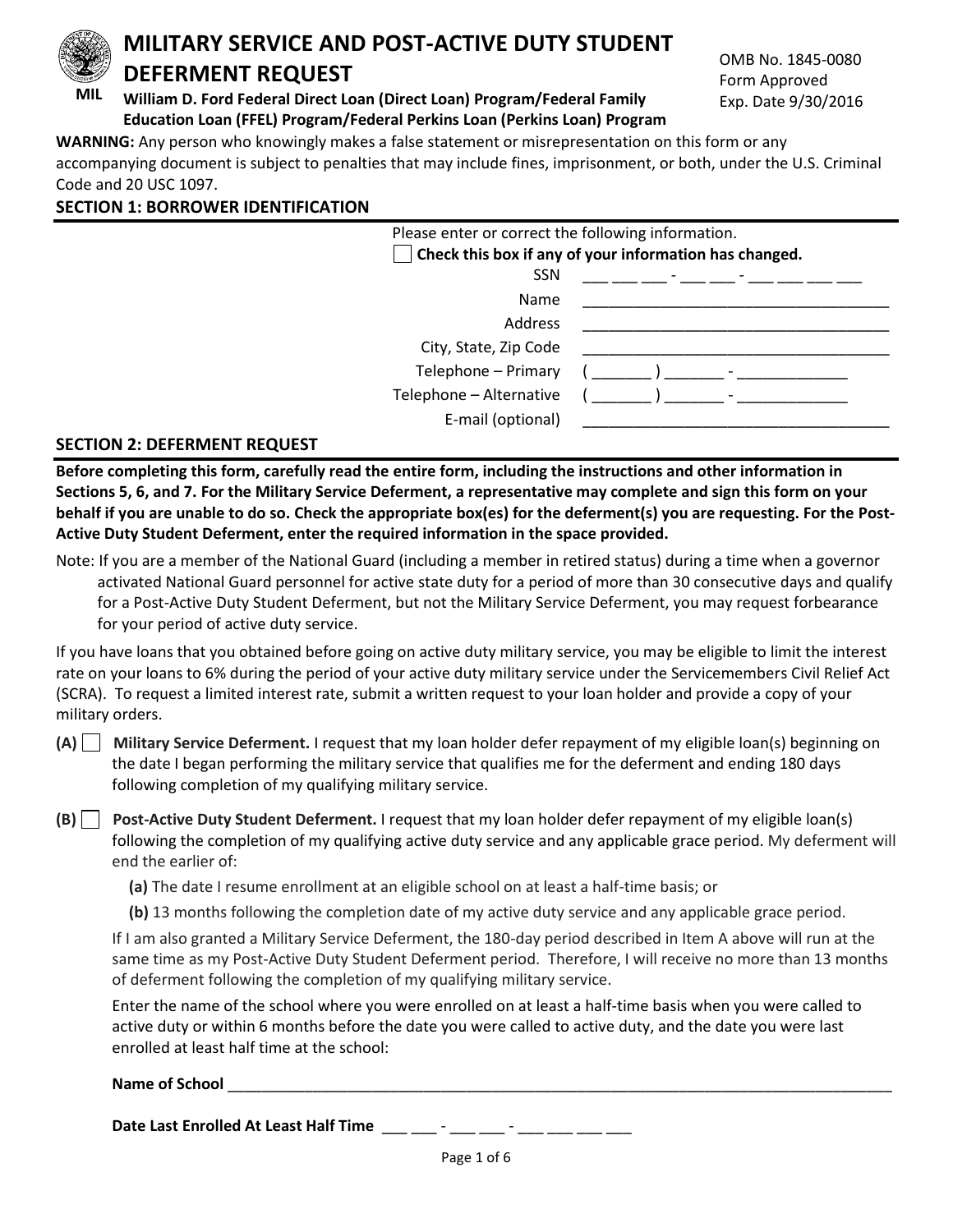## **SECTION 3: BORROWER CERTIFICATIONS AND AUTHORIZATION**

- **I certify that: (1)** The information I have provided on this form is true and correct. **(2)** I will provide additional documentation to my loan holder, as required, to support my deferment status. **(3)** I will notify my loan holder immediately when the condition(s) that qualified me for the deferment ends. **(4)** I have read, understand, and meet the eligibility requirements and terms and conditions of the deferment(s) for which I have applied, as explained in Sections 2, 6, and 7.
- **I authorize** the loan holder to which I submit this request (and its agents or contractors) to contact me regarding my request or my loan(s), including repayment of my loan(s), at the number that I provide on this form or any future number that I provide for my cellular telephone or other wireless device using automated telephone dialing equipment or artificial or prerecorded voice or text messages.

| <b>Borrower's Signature</b>                                | Date<br>$\overline{\phantom{0}}$ |                          |
|------------------------------------------------------------|----------------------------------|--------------------------|
| (or Representative's for Military Service Deferments only) |                                  |                          |
| Representative's Name (if applicable)                      | Relationship to Borrower         |                          |
| Representative's Address                                   | Telephone (                      | $\overline{\phantom{a}}$ |

#### **SECTION 4: AUTHORIZED OFFICIAL'S CERTIFICATION**

**Note: As an alternative to completing this section, the borrower or representative may submit a written statement from the borrower's commanding or personnel officer or a copy of the borrower's military orders. The statement or copy must include all information needed to establish the borrower's eligibility for the requested deferment(s), including the period of the qualifying service. If the borrower is/was serving in an area of hostilities in which service qualifies for special pay under 37 USC 310, the statement or copy must identify the hostile fire/imminent danger pay area in which the borrower is/was on active duty.** 

**I certify**, to the best of my knowledge and belief, that:

- The borrower's service meets the eligibility requirements for the deferment(s) indicated in Section 2 and as described in Sections 6 and 7, as applicable.
- The borrower's service begins/began on \_\_\_ \_\_ \_\_ \_\_ \_\_ \_\_ \_\_ \_\_ (mm-dd-yyyy)
- The borrower's service ends/ended on \_\_\_ \_\_\_ \_\_\_ \_\_ \_\_\_ \_\_\_ \_\_\_ \_\_\_ (mm-dd-yyyy)
- If the borrower is requesting a **Military Service Deferment** (see Section 2, Item A)
	- **(1)** The borrower is (check one):

A Reserve/retired member called to active duty under 10 USC 12301(a), 12301(g), 12302, 12304, 12306, or 688.

On full-time National Guard duty as defined in 10 USC 101(d)(5) under a call to active duty service authorized by the President or the Secretary of Defense.

Reassigned to another duty station other than where the member is normally assigned.

**Note**: If none of the above conditions apply, do not complete this form.

| (2) The reassignment/call to active duty/full-time National Guard duty is ip connection with the following contingency |  |
|------------------------------------------------------------------------------------------------------------------------|--|
| operation, national emergency, or war: Operation Enduring Freedom   Operation New Dawn                                 |  |
|                                                                                                                        |  |

National emergency, war, or other contingency operation (identify) \_\_\_\_\_\_\_\_\_\_\_\_\_

**Note**: If the borrower's service is not in connection with a contingency operation, national emergency, or war, as defined in Section 6, do not complete this form.

**(3)** If applicable, by checking this box I further certify that the borrower is/was serving in an area of hostilities in which service qualifies for special pay under 37 USC 310.

| Name of Military Branch or National Guard Component |                                         |
|-----------------------------------------------------|-----------------------------------------|
| Address                                             | City, State, Zip Code                   |
| Name and Title of Authorized Official               | Telephone (<br>$\overline{\phantom{0}}$ |
| <b>Authorized Official's Signature</b>              | Date                                    |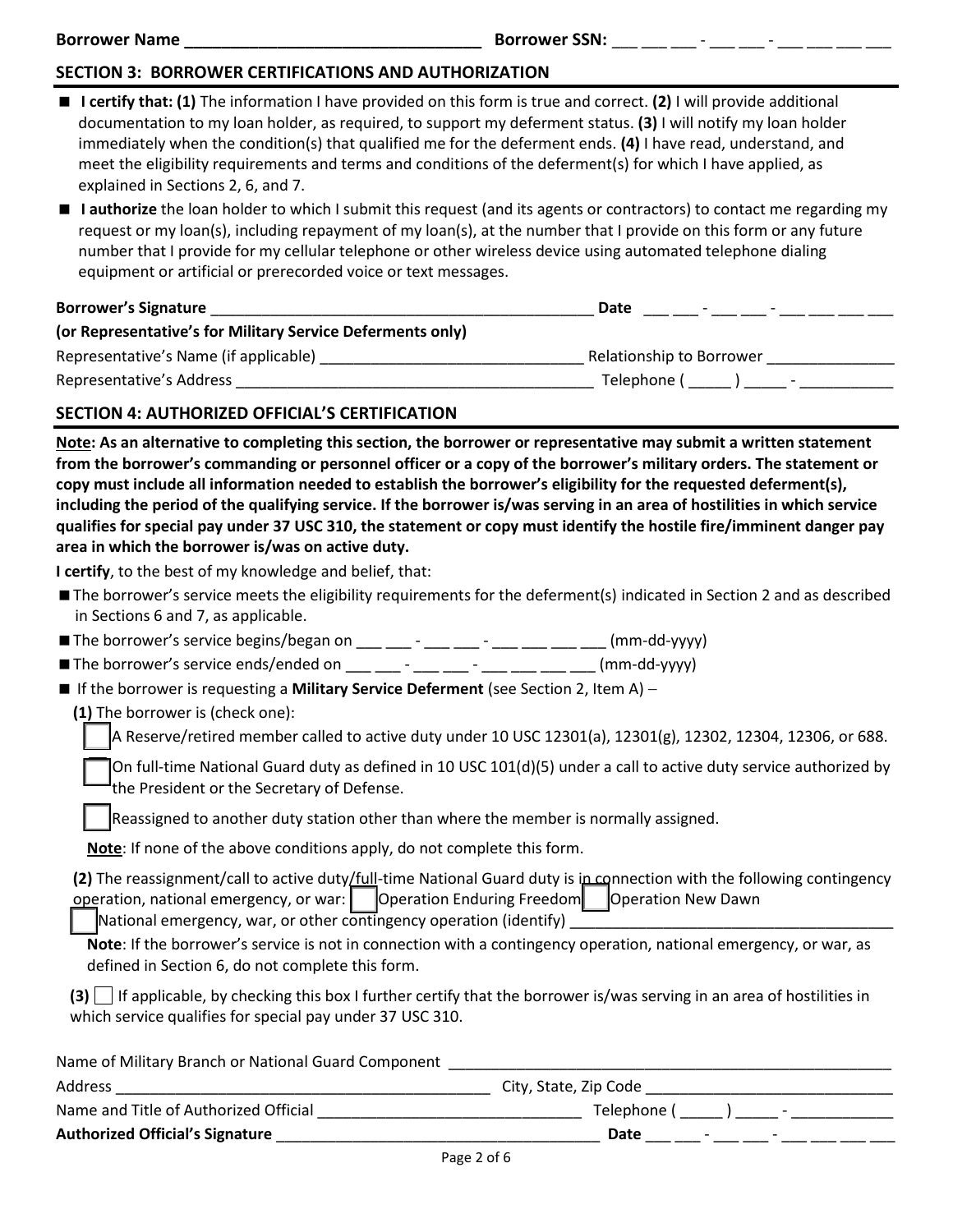# **SECTION 5: INSTRUCTIONS FOR COMPLETING THE FORM**

Type or print using dark ink. Enter dates as month-day-year (mm-dd-yyyy). Use only numbers. Example: January 31, 2013 = 01-31-2013. An authorized official must complete Section 4, or a copy of your military orders or a written statement from your commanding or personnel officer must be attached. Include your name and social security number on any documentation that you are required to submit with this form. If you need help completing this form, contact your loan holder. If you are applying for a deferment(s) on loans that are held by different loan holders, you must submit a separate deferment request to each loan holder.

**Return the completed form and any required documentation to the address shown in Section 8.** 

## **SECTION 6: DEFINITIONS**

- For the **Military Service Deferment** only--
	- **Active duty** means full-time duty in the active military service of the United States as defined in 10 USC 101(d)(1), but does not include training or attendance at a service school.
	- **Serving on active duty during a war or other military operation or national emergency** means service by an individual who is **(1)** a Reserve of an Armed Force ordered to active duty under 10 USC 12301(a), 12301(g), 12302, 12304, or 12306; **(2)** a retired member of an Armed Force ordered to active duty under 10 USC 688 for service in connection with a war or other military operation or national emergency, regardless of the location at which the active duty service is performed; or **(3)** any other member of an Armed Force on active duty in connection with the emergency or subsequent actions or conditions who has been assigned to a duty station at a location other than the location where the member is normally assigned.
	- **Military operation** means a contingency operation as defined in 10 USC 101(a)(13). A contingency operation is a military operation that **(1)** is designated by the Secretary of Defense as an operation in which members of the Armed Forces are or may become involved in military actions, operations, or hostilities against an enemy of the United States or against an opposing military force; or **(2)** results in the call or order to, or retention on, active duty of members of the uniformed services under 10 USC 688, 12301(a), 12302, 12304, 12305, or 12406; 10 USC Chapter 15; or any other provision of law during a war or during a national emergency declared by the President or Congress.
	- **National emergency** means the national emergency by reason of certain terrorist attacks declared by the President on September 14, 2001, or subsequent national emergencies declared by the President by reason of terrorist attacks.
- **Qualifying National Guard duty during a war or other operation or national emergency** means training or other duty, other than inactive, performed by a member of the National Guard on full-time National Guard duty, as defined in 10 USC 101(d)(5), under a call to active service authorized by the President or the Secretary of Defense. The training or other duty must be performed for more than 30 consecutive days under 32 USC 502(f) in connection with a war, other military operation, or national emergency as declared by the President and supported by federal funds.
- For the **Post-Active Duty Student Deferment** only--
	- For a Reserve or retired member of an Armed Force, **active duty** means full-time duty in the active military service of the United States as defined in 10 USC 101(d)(1) for at least 30 consecutive days of service, but does not include training or attendance at a service school.
	- For a member of the National Guard, **active duty** means **(1)** active state duty under which a governor activates National Guard personnel based on state law or policy and the activities of the National Guard are paid for with state funds; and **(2)** full-time National Guard duty under which a governor is authorized, with the approval of the President or the Secretary of Defense, to order a member to state active duty and the activities of the National Guard are paid for with federal funds. Active duty for this deferment does not include **(1)** active duty for training or attendance at a service school, or **(2)** employment in a full-time, permanent position in the National Guard unless you are reassigned to active state duty or full-time National Guard duty as described in **(1)** and **(2)** of the preceding sentence.
- An **authorized certifying official** who may complete Section 4 is your commanding or personnel officer.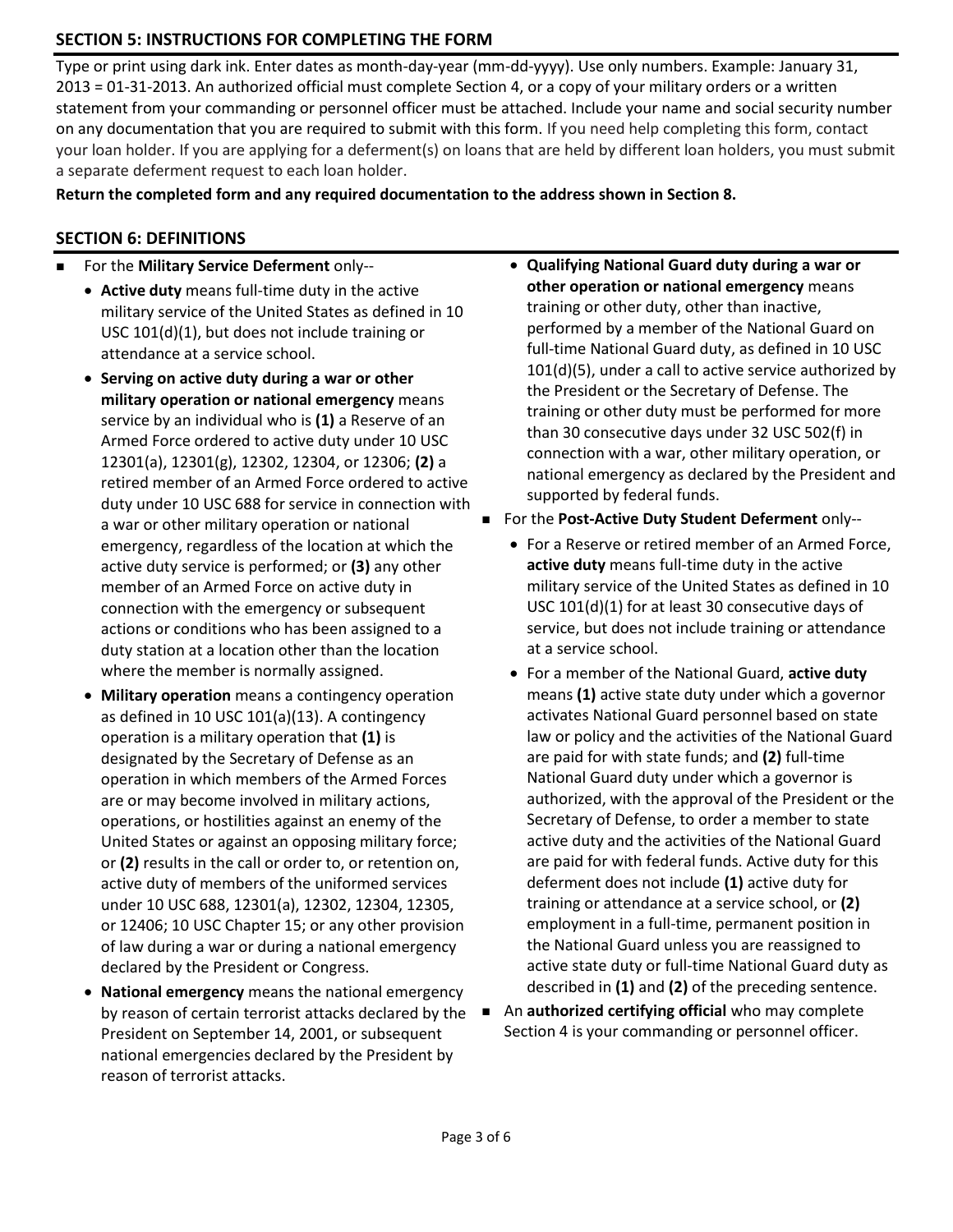**Capitalization** is the addition of unpaid interest to the principal balance of your loan. The principal balance of a loan increases when payments are postponed during periods of deferment or forbearance and unpaid interest is capitalized. As a result, more interest may accrue over the life of the loan, the monthly payment amount may be higher, or more payments may be required. The chart below provides estimates, for a \$15,000 unsubsidized loan balance at a 6.8% interest rate, of the monthly payments due following a 12 month deferment that started when the loan entered repayment. It compares the effects of paying the

interest as it accrues, capitalizing the interest at the end of the deferment, and capitalizing interest quarterly and at the end of the deferment. Please note that the U.S. Department of Education (the Department) and many other holders do not capitalize interest on a quarterly basis. The actual loan interest charges will depend on your interest rate, length of the deferment, and frequency of capitalization. Paying interest during the period of deferment lowers the monthly payment by about \$12 and saves about \$426 over the lifetime of the loan, as depicted in the chart below.

| <b>Treatment of Interest</b><br><b>Accrued During Deferment</b>                         | Loan<br><b>Amount</b> | Capitalized<br>Interest for | Principal<br>to Be | <b>Monthly</b><br>Payment | <b>Number</b><br>οf | <b>Total</b><br><b>Amount</b> | <b>Total</b><br><b>Interest</b> |
|-----------------------------------------------------------------------------------------|-----------------------|-----------------------------|--------------------|---------------------------|---------------------|-------------------------------|---------------------------------|
|                                                                                         |                       | 12 Months                   | Repaid             |                           | Payments            | Repaid                        | Paid                            |
| Interest is paid                                                                        | \$15,000.00           | \$0.00                      | \$15,000.00        | \$172.62                  | 120                 | \$21,736.55*                  | \$6,730.66                      |
| Interest is capitalized at the<br>end of deferment                                      | \$15,000.00           | \$1,022.09                  | \$16,022.09        | \$184.38                  | 120                 | \$22,125.94                   | \$7,119.64                      |
| Interest is capitalized<br>quarterly during deferment<br>and at the end of<br>deferment | \$15,000.00           | \$1,048.51                  | \$16,048.51        | \$184.69                  | 120                 | \$22,162.41                   | \$7,156.10                      |

\*Total amount repaid includes \$1,022.09 of interest paid during the 12-month period of deferment.

- A **deferment** is a period during which you are entitled to postpone repayment of the principal balance of your loan(s). Interest does not accrue during a deferment on Perkins Loan Program loans, a Direct Subsidized Loan, a subsidized Direct Consolidation Loan, a subsidized Federal Stafford Loan, or, in some cases, the subsidized portion of a Federal Consolidation Loan (see Note). Interest does accrue during a deferment on a Direct Unsubsidized Loan, a Direct PLUS Loan, an unsubsidized Direct Consolidation Loan, an unsubsidized Federal Stafford Loan, a Federal PLUS Loan, or a Federal SLS Loan unless you qualify for the no interest accrual benefit for active duty service members (see Section 7). **Note:** Interest does not accrue on a Federal Consolidation Loan during a deferment only if: **(1)** the application for the Federal Consolidation Loan was received by your loan holder on or after January 1, 1993, but before August 10, 1993; **(2)** the application was received by your loan holder on or after August 10, 1993, and the Federal Consolidation Loan includes *only*  Federal Stafford Loans that were eligible for federal interest subsidy; or **(3)** the application was received by your loan holder on or after November 13, 1997, in which case interest does not accrue on the portion of the Federal Consolidation Loan that paid a subsidized Direct Loan and/or FFEL Program loan(s).
- The **Federal Family Education Loan (FFEL) Program** includes Federal Stafford (Stafford) Loans, Federal PLUS (PLUS) Loans, Federal Consolidation (Consolidation) Loans, and Federal Supplemental Loans for Students (SLS).
- The **Federal Perkins Loan (Perkins Loan) Program** includes Federal Perkins Loans, National Direct Student Loans (NDSL), and National Defense Student Loans (Defense Loans).
- A **forbearance** is a period during which you are permitted to temporarily postpone making payments, allowed an extension of time for making payments, or temporarily allowed to make smaller payments than scheduled.
- **The holder** of your Direct Loan Program loan(s) is the Department. The holder of your FFEL Program loan(s) may be a lender, guaranty agency, secondary market, or the Department. The holder of your Perkins Loan Program loan(s) may be a school or the Department.
- The **William D. Ford Federal Direct Loan (Direct Loan) Program** includes Federal Direct Stafford/Ford (Direct Subsidized) Loans, Federal Direct Unsubsidized Stafford/Ford (Direct Unsubsidized) Loans, Federal Direct PLUS (Direct PLUS) Loans, and Federal Direct Consolidation (Direct Consolidation) Loans.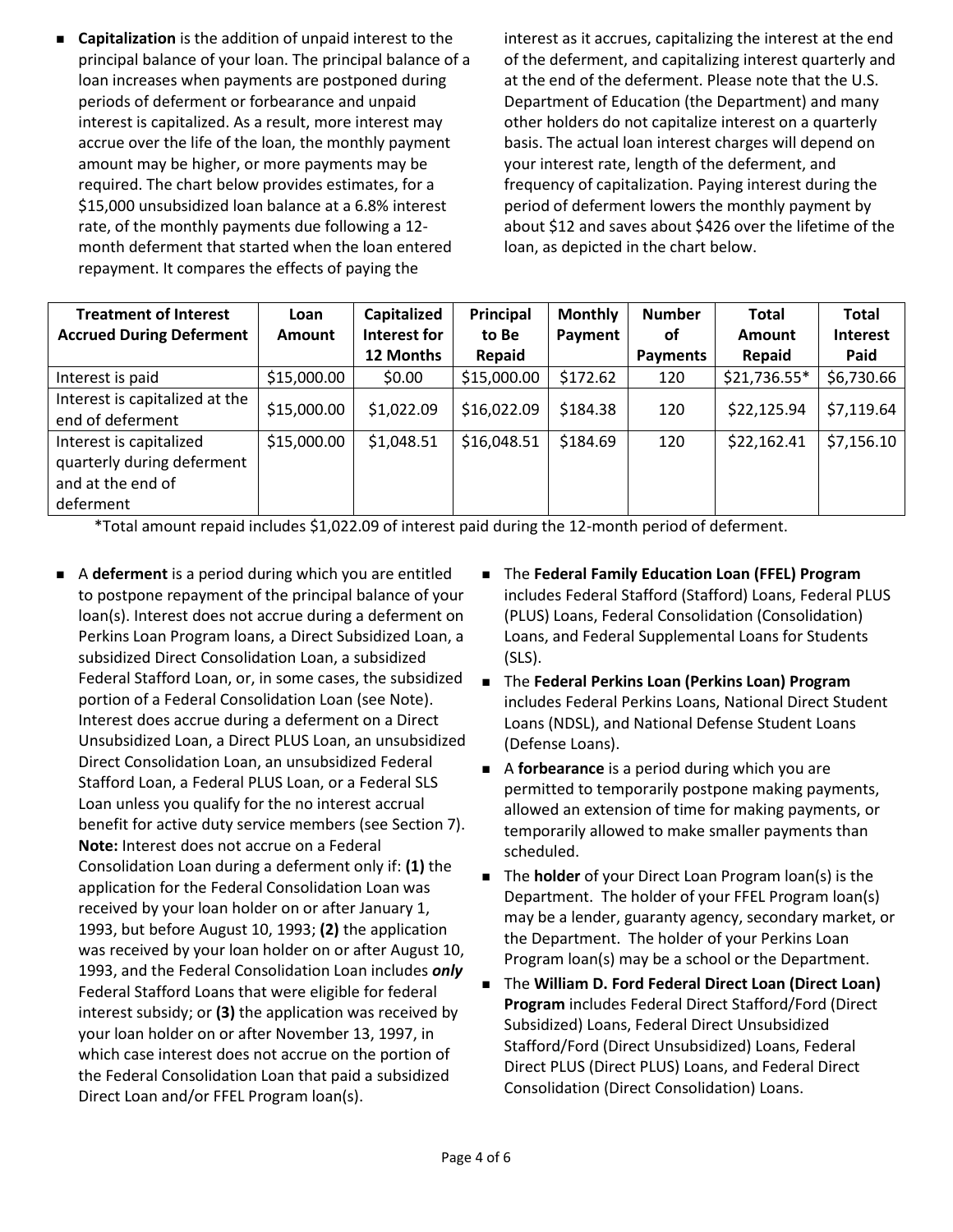# **SECTION 7: ELIGIBILITY REQUIREMENTS AND TERMS/CONDITIONS**

- **Military Service Deferment eligibility requirements:** You may defer repayment of your loan(s) while you are **(1)** serving on active duty during a war or other military operation or national emergency, or **(2)** performing qualifying National Guard duty during a war or other military operation or national emergency, and for an additional 180 days following the completion of your qualifying military service. You must provide your loan holder with a copy of your military orders or a written statement from your commanding or personnel officer, or you must have your commanding or personnel officer certify in Section 4 on this form.
- **Post-Active Duty Student Deferment eligibility requirements**: You may defer repayment of your loan(s) after your active duty military service and any applicable grace period until the earlier of **(a)** the date you resume enrollment at an eligible school on at least a half-time basis, or **(b)** 13 months following the completion of your active duty military service and any applicable grace period, if **(1)** you are a member of the National Guard or other reserve component of the Armed Forces or a retired member, and your service includes a period on or after October 1, 2007; **(2)** you were enrolled at least half time at an eligible school when you were called to active duty or within 6 months before the date you were called to active duty; **(3)** you provide your loan holder with the name of the school you attended and your last date of attendance; and **(4)** you provide your loan holder with a copy of your military orders or a written statement from your commanding or personnel officer, or your commanding or personnel officer certifies in Section 4 on this form.
- You are not required to make payments of loan principal during your deferment. Interest will not accrue on your Perkins Loan Program loan(s) or on your subsidized Direct Loan or FFEL Program loan(s) during your deferment. However, interest will accrue on your unsubsidized Direct Loan and FFEL Program loans, unless you qualify for the Direct Loan Program's

no interest accrual benefit for active duty service members as explained below.

- You may pay the interest that accrues on your unsubsidized Direct Loan and FFEL Program loans during your deferment. Your loan holder may capitalize interest that you do not pay during the deferment period on your unsubsidized Direct Loan and FFEL Program loans.
- If your deferment does not cover all your past due payments, your loan holder may grant a forbearance on your loan(s) for all payments due before the begin date of your deferment. If the period for which you are eligible for a deferment has ended, your loan holder may grant a forbearance on your loan(s) for all payments due when your deferment request is processed. Interest that accrues during this forbearance may be capitalized. Unpaid interest that accrues on a Perkins Loan Program loan during a forbearance period is not capitalized.
- Your loan holder may grant a forbearance on your Direct Loan and/or FFEL Program loan(s) for up to 60 days, if necessary, for the collection and processing of documentation related to your deferment request. Interest that accrues during this forbearance period will not be capitalized.
- If you are a Direct Loan borrower, no interest will be charged on your Direct Loan Program loan(s) that was first disbursed on or after October 1, 2008, or on the portion of a Direct Consolidation Loan that repaid a Direct Loan and/or FFEL Program loan(s) that was first disbursed on or after October 1, 2008, for a period not to exceed 60 months while you:
	- Qualify for a Military Service Deferment (see Section 2, Item A) as described in Sections 6 and 7, and
	- Serve in an area of hostilities in which service qualifies for special pay under 37 USC 310, as certified by an authorized official in Section 4, or documented in a written statement from your commanding or personnel officer or in a copy of your military orders.

### **SECTION 8: WHERE TO SEND THE COMPLETED DEFERMENT REQUEST**

Return the completed form and any required documentation to: (If no address is shown, return to your loan holder.)

HARVARD UNIVERSITY STUDENT LOAN OFFICE RICHARD A. and SUSAN F. SMITH CAMPUS CENTER 953 1350 MASSACHUSETTS AVENUE CAMBRIDGE, MASSACHUSETTS 02138

If you need help completing this form, call: (If no telephone number is shown, call your loan holder.)

1-800-315-7192 or 617-495-3782